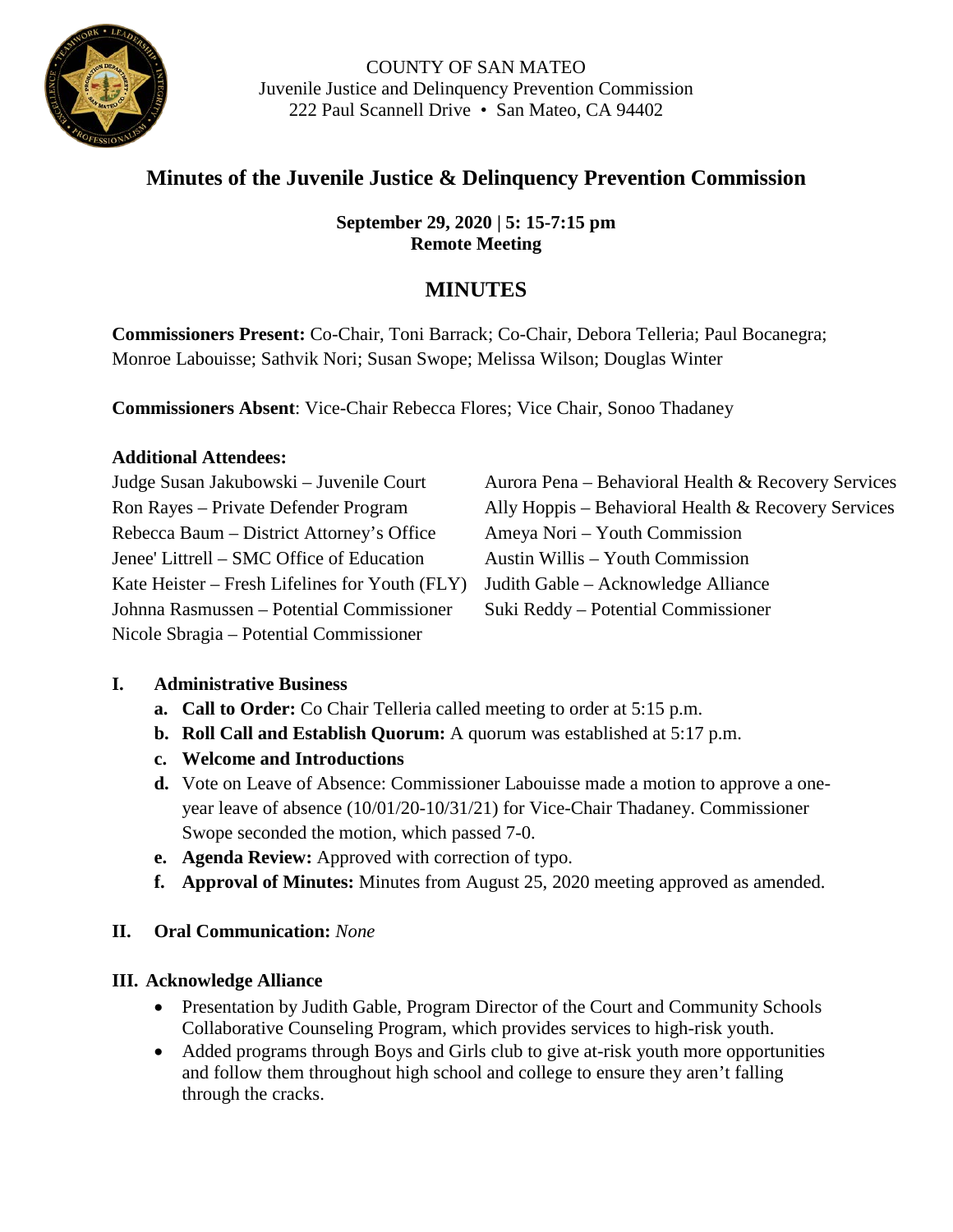

- Grown clinical staff by focusing on professional full-time positions, rather than volunteers, to be able to offer youth better services.
- Challenges during COVID include lack of access to kids through traditional environments like schools, however they are working with Peninsula Bridge and other CBOs to reach and better serve the youth.
- Working on increasing connection with at-risk youth through online platforms (Google Meets, Zoom, etc.).
- Incarcerated youth often face discrimination because of their incarceration history, which leads to hopelessness about future prospects regarding high school, getting jobs, going to college etc.
- There is need for internship programs and apprenticeship opportunities for youth especially for those who are not going to college.

## **IV. Department Updates**

- **a. Juvenile Court** (Jakubowski)
	- One courtroom is running at Juvenile Court.
	- No issues with getting cases heard timely or having access to a trial.
	- Many people are appearing by Zoom or phone. Working to maintain confidentiality through Zoom.

## **b. Private Defender Program** (Rayes)

- Discussed Senate Bills, including one raising the age to 18 for a minor to waive their Miranda rights, and another dealing with the closure of DJJ.
- Office is working overtime to ensure youth are fairly represented and receive best results.

#### **c. District Attorney's Office** (Baum)

- Everyone has come back to work and the office is fully staffed.
- The DA's office will continue to appear remotely in court.

## **d. Behavioral Health & Recovery Services** (Pena & Hoppis)

- Very few youth in hall.
- BHRS is working to provide services to youth remotely.
- Transitions out of juvenile hall are taking longer and BHRS is working with clients even after they leave hall.

## **e. County Office of Education** (Littrell)

- 33 students in county schools (Canyon Oaks, Gateway, YSC and Camp Kemp).
- Continuing distance learning until October 19<sup>th.</sup>
- Office of Education is working with the teachers' union to ensure transition to inperson learning goes smoothly.
- **f. Probation** (Barrack)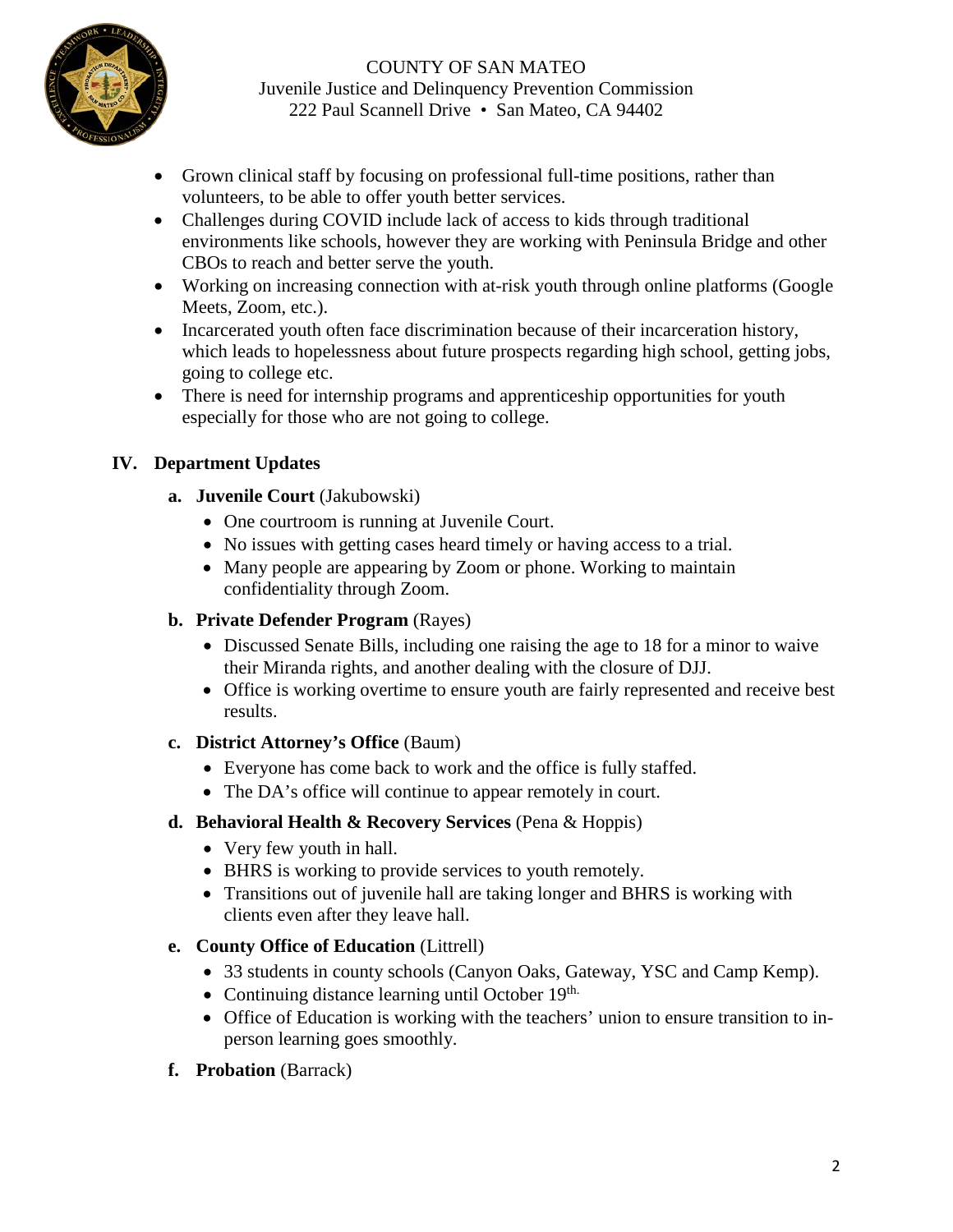

- Currently 16 youth in custody at YSC including 2 girls at Camp Kemp (holding steady at around 16-20 youth during past month).
- No Covid-19 cases.
- Probation is creating a de-escalation room at YSC to help youth self soothe and calm down when stressed.
- Probation officers are in the field, but not entering homes.
- Merging Investigation Unit and Intake Unit because of declining populations.
- Offering WhyTry? curriculum to parents for free.

### **V. Inspections Update**

- **a.** Canyon Oaks inspection was reviewed. Co-Chair Barrack moved to approve the inspection with suggested changes. Commissioner Swope seconded the motion, which passed 7-0.
- **b.** Commissioner Labouisse reported that the YSC, Camp Kemp and education inspections are in process and should be ready for review at the October meeting.

### **VI. Strategic Project Milestone Reviews**

- **a. Develop Truancy Strategy** (Swope)
	- Working on SARB initiative with Carrie Du Bois, who is on the school board for Sequoia Union High School District and also a member of the State SARB.

#### **b. Parent Handbook** (Swope)

- The Parent guidebook almost ready to go.
- The design is ready to be signed off on.
- **c. Describe Existing Transition Programs** (Labouisse, Telleria)
	- Still investigating and interviewing.
	- Research indicates that it is harder to start up new mental health or substance abuse facilities because of declining youth population at YSC and increased costs.
- **d. Marketing Strategy** (Barrack, Nori)
	- Working on proposal for upgrading the website and reaching out to relevant stake holders.
	- Will use any commission input to complete strategy this month.
	- Would like to fill marketing coordinator position to move execution of the marketing strategy forward.
- **e. Elected Officials** (Bocanegra, Labouisse)
	- Continuing to reach out to more elected officials including school boards and mayors.
	- Making good connections with elected officials through Supervisor Canepa.
- **f. Youth Recruitment** (Wilson, Telleria)